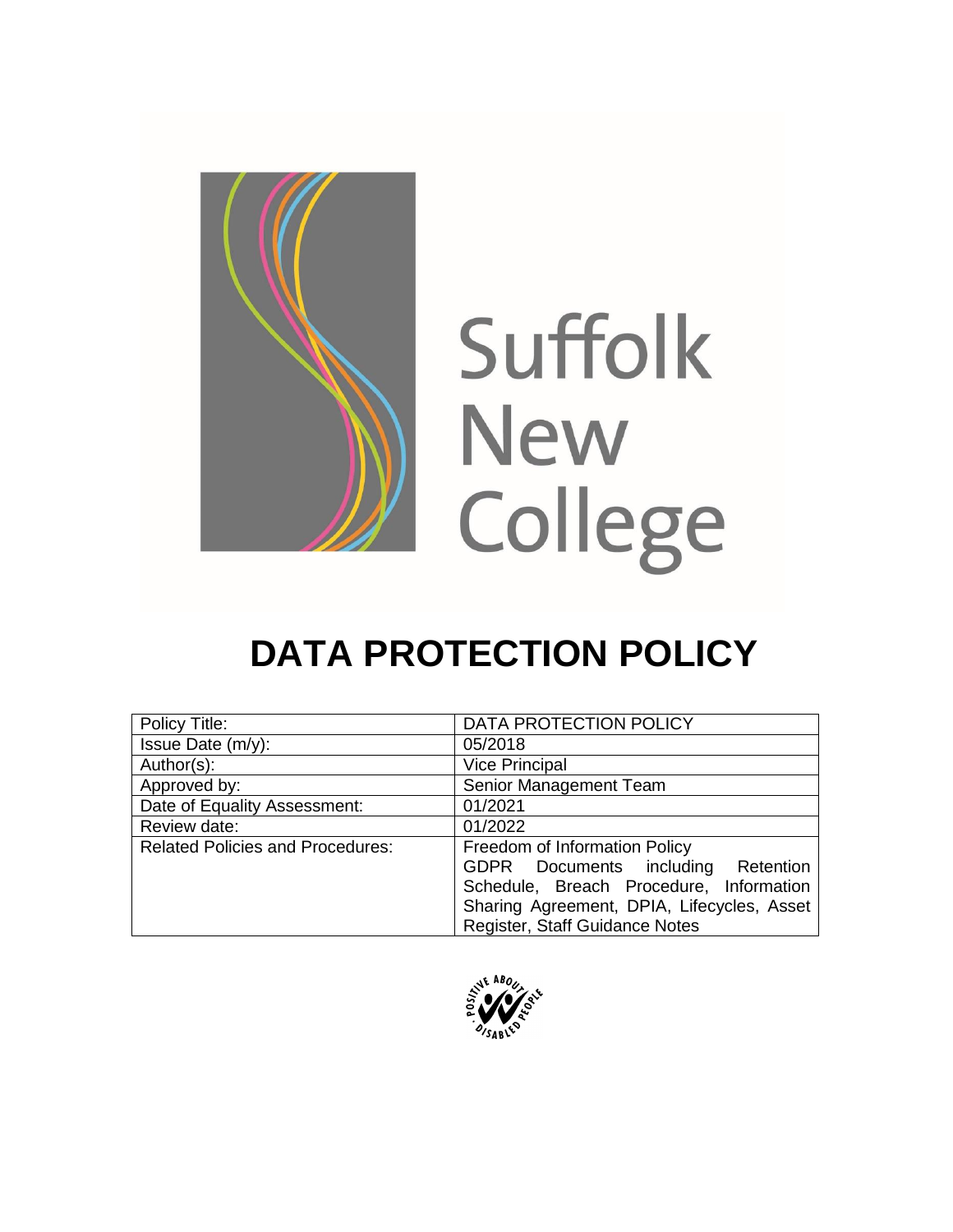## Equality Impact Assessment Tool

Name of Policy: Data Protection Policy

|                |                                                                                                            | Yes/No    | Comments |
|----------------|------------------------------------------------------------------------------------------------------------|-----------|----------|
| 1              | Does the policy/guidance affect one group                                                                  | <b>No</b> |          |
|                | less or more favourably than another on the                                                                |           |          |
|                | basis of:                                                                                                  |           |          |
|                | Race or ethnicity                                                                                          | <b>No</b> |          |
|                | <b>Disability</b>                                                                                          | No        |          |
|                | Gender                                                                                                     | <b>No</b> |          |
|                | Religion or belief                                                                                         | No        |          |
|                | Sexual orientation                                                                                         | <b>No</b> |          |
|                | Age                                                                                                        | <b>No</b> |          |
|                | Marriage and Civil Partnership                                                                             | <b>No</b> |          |
|                | Maternity and Pregnancy                                                                                    | <b>No</b> |          |
|                | <b>Gender Reassignment</b>                                                                                 | <b>No</b> |          |
| $\overline{2}$ | Is there any evidence that some groups are<br>affected differently?                                        | <b>No</b> |          |
| 3              | If you have identified potential discrimination,<br>are any exceptions valid, legal and/or<br>justifiable? | N/A       |          |
| 4              | Is the impact of the policy/guidance likely to<br>be negative/                                             | <b>No</b> |          |
| 5              | If so, can the impact be avoided?                                                                          | N/A       |          |
| 6              | What alternatives are there to achieving the<br>policy/guidance without the impact?                        | N/A       |          |
| $\overline{7}$ | Can we reduce the impact by taking different<br>action?                                                    | N/A       |          |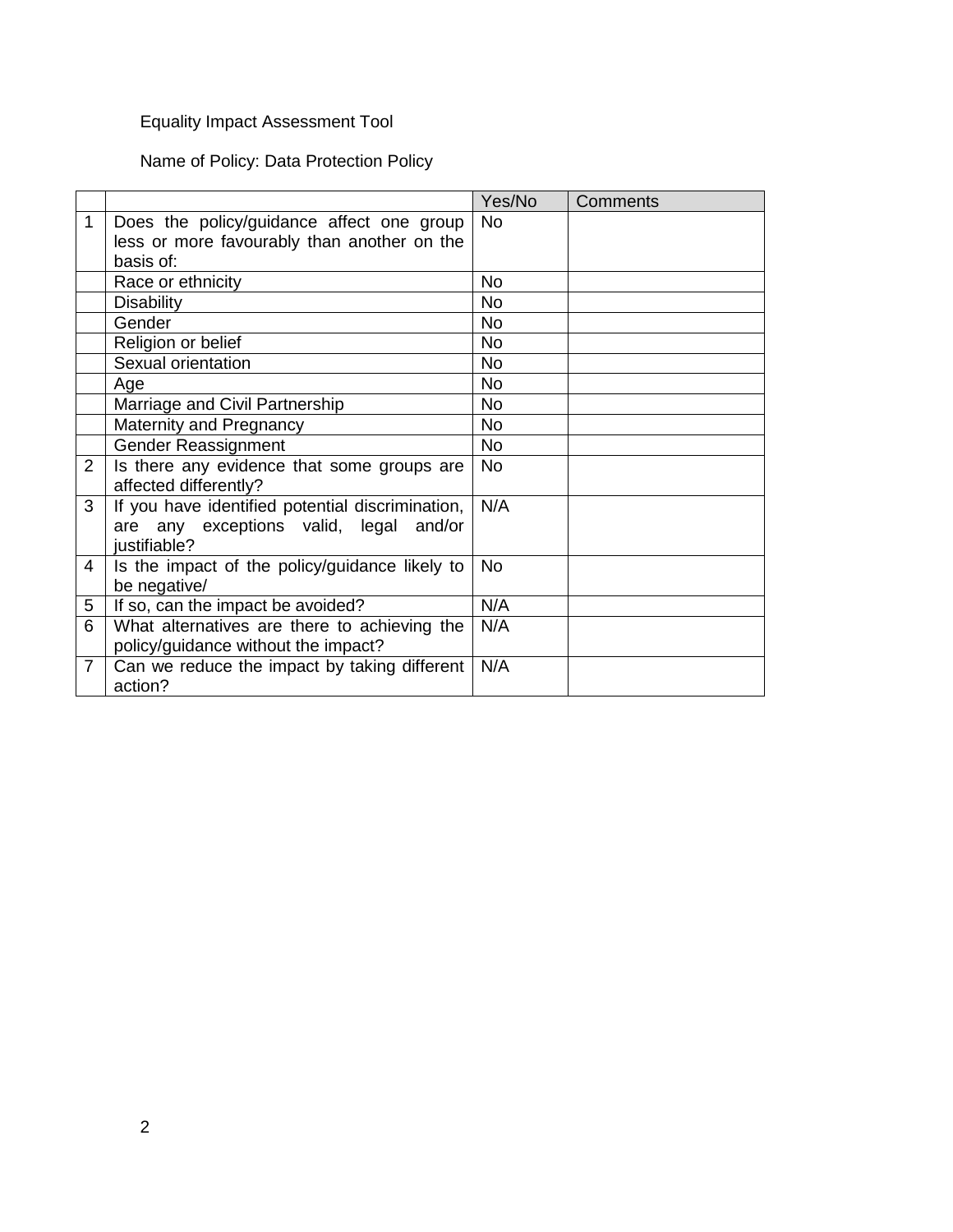# Contents

| 1 <sub>1</sub>  |  |
|-----------------|--|
| 2.              |  |
| 3.              |  |
| 4.              |  |
| 5.              |  |
| 6.              |  |
| 7.              |  |
| 8.              |  |
| 9               |  |
| 10.             |  |
| 11.             |  |
| 12.             |  |
| 13.             |  |
| 14.             |  |
| 15.             |  |
| 16.             |  |
| 17 <sub>1</sub> |  |
| 18              |  |
|                 |  |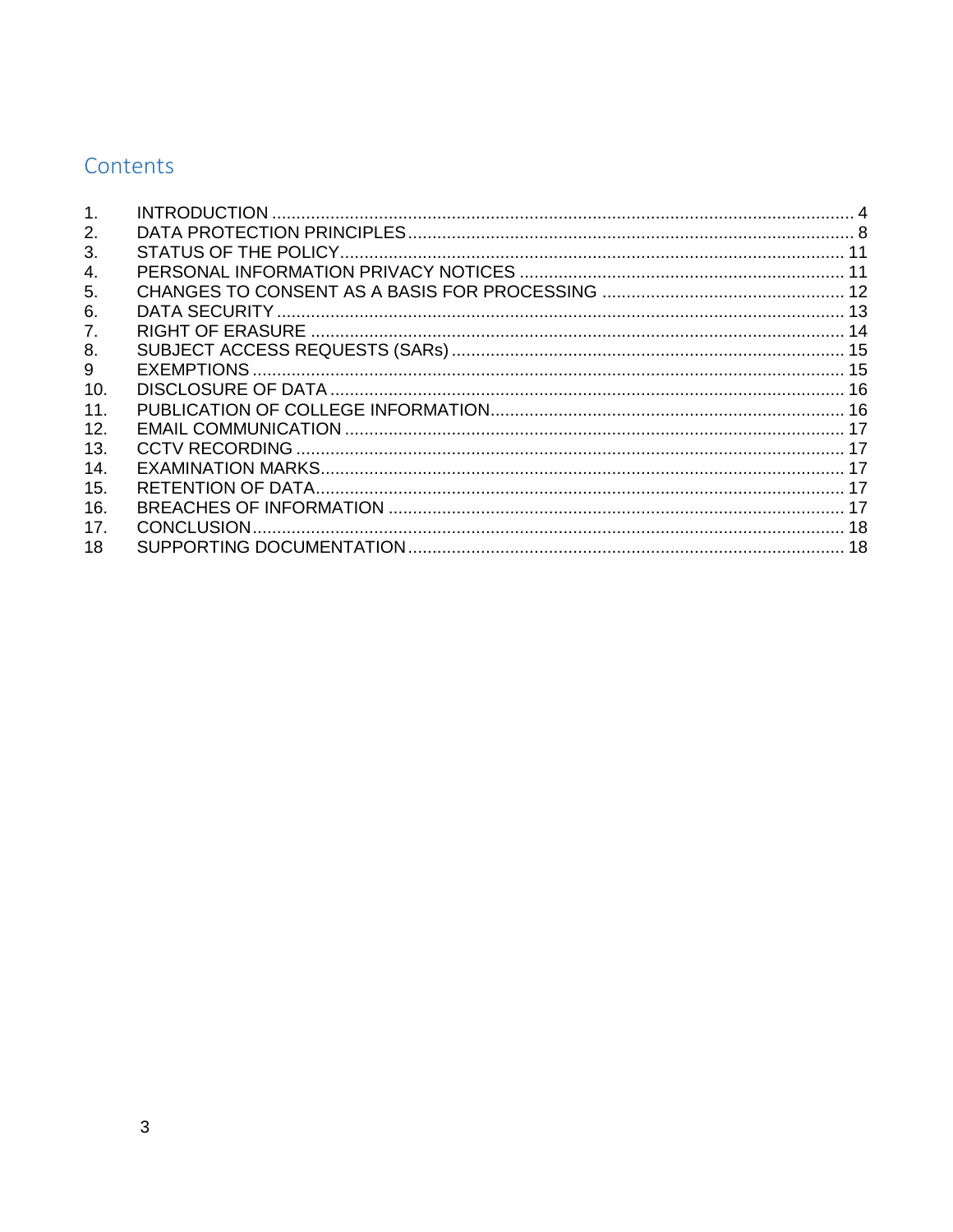#### <span id="page-3-0"></span>**1. INTRODUCTION**

Suffolk New College is committed to a policy of protecting the rights and privacy of individuals including students, staff and other individuals in contact with the College, in accordance with the General Data Protection Regulation (GDPR) May 2018.

The new regulatory environment demands higher transparency and accountability in how colleges manage and use personal data. It also accords new and stronger rights for individuals to understand and control that use.

The GDPR contains provisions that the College must adhere to as a Data Controller, including provisions intended to enhance the protection of an individual's personal data. For example the GDPR requires that we must ensure that College Privacy Notices are written in a clear, plain way that students, staff, and other individuals will understand.

Suffolk New College needs to process certain information about individuals with whom it has a relationship with for various purposes including but not limited to:

- The recruitment and payment of staff
- The administration of programmes of study and courses
- **Processing student enquiries, applications, enrolment and alumni information**
- The administration of examinations and external accreditation
- **Recording student progress, attendance and conduct**
- Collecting fees
- Complying with legal obligations to funding bodies and government including local government
- Provision of facilities, services and support as part of a contract of learning or employment
- The provision of commercial services and facilities for internal and external parties
- The creation of marketing materials and learning content

To comply with various legal obligations, including the obligations imposed on it by GDPR, Suffolk New College must ensure that information about individuals is collected and used fairly, stored safely and securely, is not disclosed to any third party unlawfully, and only retained for as long as necessary.

More information can be obtained from the Information Commissioner's Office (ICO) if required.

A comprehensive set of all of the College's key documents related to this Policy and the GDPR can be found on the College Staff Intranet 'Information Management' page: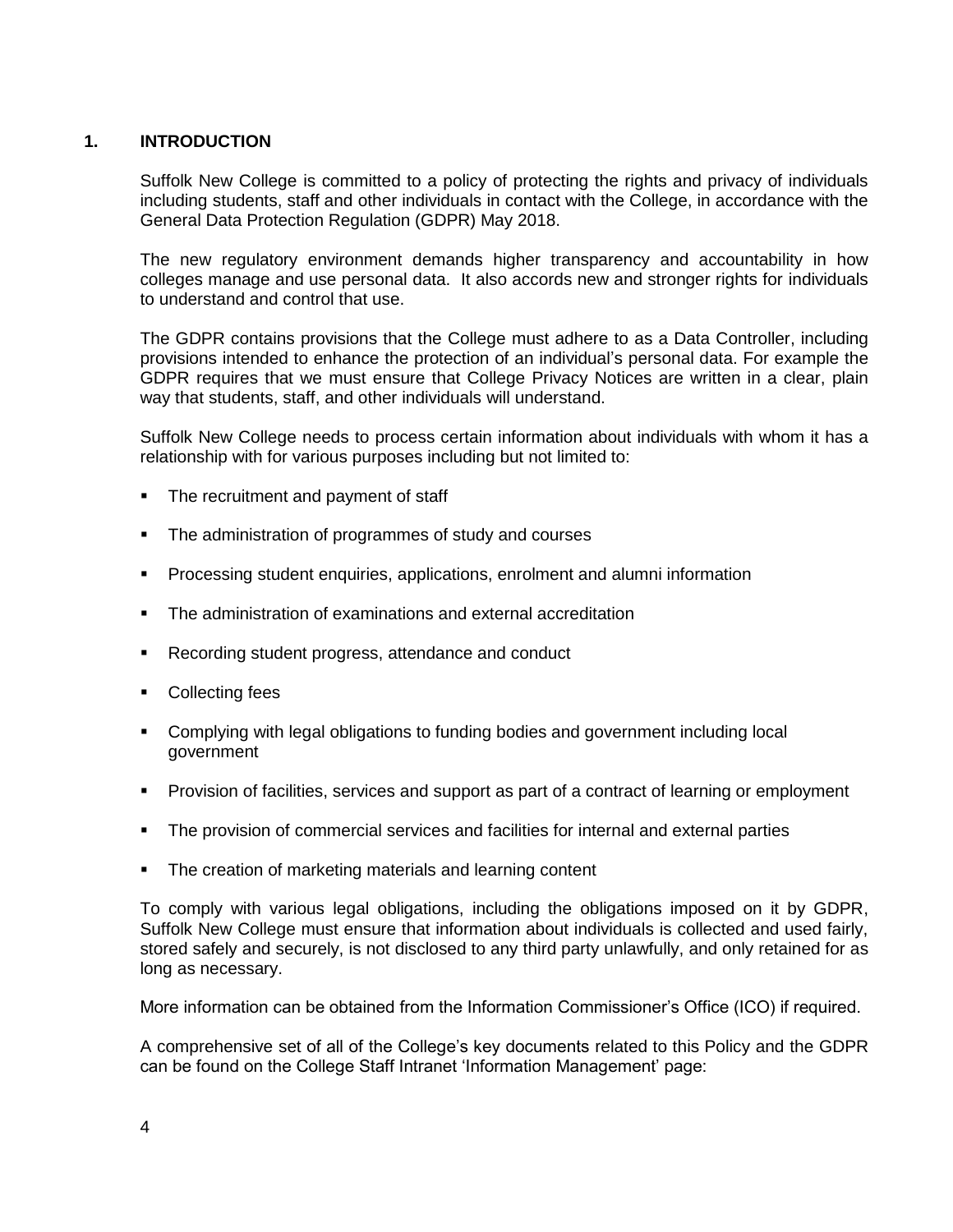Link (Staff intranet) : [https://livesuffolkac.sharepoint.com/sites/Intranet/SitePages/Information-](https://livesuffolkac.sharepoint.com/sites/Intranet/SitePages/Information-Management.aspx)[Management.aspx](https://livesuffolkac.sharepoint.com/sites/Intranet/SitePages/Information-Management.aspx)

Link (Staff intranet) : [https://livesuffolkac.sharepoint.com/sites/Intranet/SitePages/Data-](https://livesuffolkac.sharepoint.com/sites/Intranet/SitePages/Data-Protection-Overview.aspx)[Protection-Overview.aspx](https://livesuffolkac.sharepoint.com/sites/Intranet/SitePages/Data-Protection-Overview.aspx)

#### **1.1 COMPLIANCE**

This policy applies to all staff and students of Suffolk New College. Any breach of this policy or of the Regulation itself will result in action being taken under the College's Staff Disciplinary Procedures or Supporting Student Achievement Policy.

As a matter of best practice, other agencies and individuals working with Suffolk New College who have access to personal information will be expected to read and comply with this policy.

It is required that departments who are responsible for dealing with external bodies with whom personal information of individuals is shared, will take the responsibility for ensuring that such bodies sign a contract which among other things, will include an agreement to abide by this policy. This may take the form of GDPR compliance clauses in a new contract, an addendum to an existing contract, or a specific Information Sharing Agreement.

This policy will be updated as necessary to reflect best practice in data management, security and access controls, and to ensure compliance with any changes or amendments to the GDPR and other relevant legislation.

#### **1.2 TERMINOLOGY**

**Personal Data -** data which relates to a living individual who can be identified. The College is required to process relevant personal data regarding members of staff, volunteers, applicants, parents, students, alumni and customers as part of its operation and shall take all reasonable steps to do so in accordance with this Policy.

**Sensitive Personal Data** – The College may, from time to time, be required to process sensitive personal data. Sensitive personal data includes data relating to medical information, religion, race or ethnicity, sexual orientation, criminal records and proceedings. This data will only be connected with records for staff and students where it is needed to meet some contractual or legal requirement. If the data is gathered for statistical analysis, it will be separated from the main record and made anonymous.

**The Data Subject -** The person identified, or who can be identified from the personal data or, when used in conjunction with other data held by the data controller, or data that is likely to come into their possession.

**The Data Controller –** The College as a Body Corporate is the Data Controller under the Act, and the Corporation is therefore ultimately responsible for compliance.

**The Designated Data Controller** – is responsible for day-to-day Data Protection issues and coordination. The College's identified designated Data Controller is Mary Gleave, Vice Principal. The Data Controller is assisted by:

The Human Resources Manager for staff and payroll matters.

5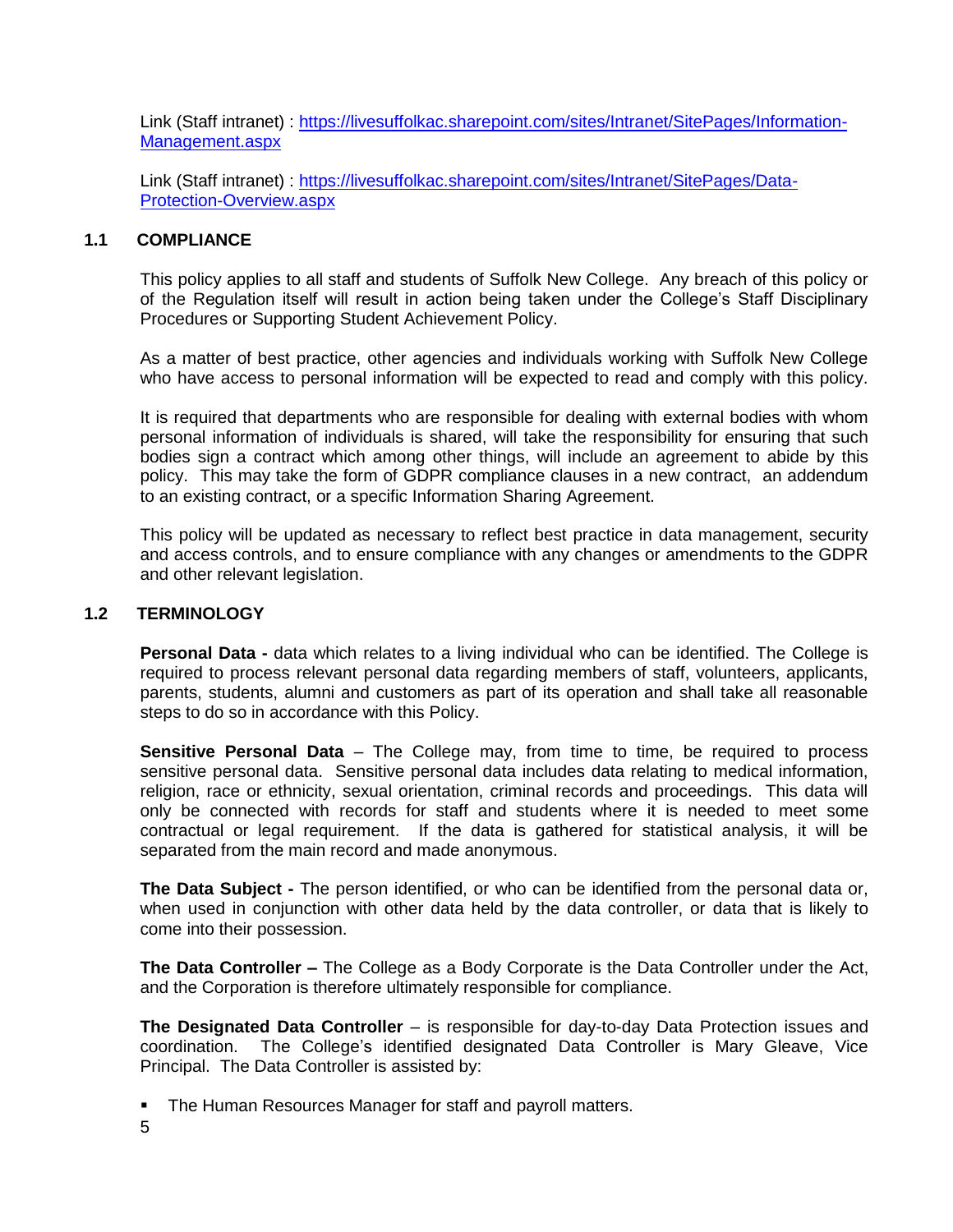- **The Clerk to Corporation for Corporation Members**
- The Funding & Performance Manager for student records and systems
- The Student Services Manager for student support and library services
- The Director of IT Services for general IT security and compliance issues
- The Head of Estates and Facility Management for physical security, building access control and monitoring systems.

The Designated Data Controller will endeavor to ensure that all personal data is processed in compliance with this Policy and the Principles of the GDPR 2018. The Freedom of Information Act 2000 and the Protection of Freedoms Act 2012 are also relevant to parts of this policy.

**Processing** - means obtaining, recording or holding the information or carrying out an operation on the information.

**Recipient** - any person or party to whom the data is disclosed, including another staff member other than the Data Controller.

**Source** - a recognised and lawful source of personal data collection.

**Disclosure** – the process of providing personal data to a recognised and lawful recipient (in compliance with the purpose of processing).

**Information Commissioner's Office** – ICO, Government body responsible for overseeing the Data Protection legislation.

Link (ICO Website): [https://ico.org.uk/for-organisations/guide-to-the-general-data-protection](https://ico.org.uk/for-organisations/guide-to-the-general-data-protection-regulation-gdpr/)[regulation-gdpr/](https://ico.org.uk/for-organisations/guide-to-the-general-data-protection-regulation-gdpr/)

#### **1.3 GENERAL DATA PROTECTION REGULATION (GDPR)**

The legislation comes into force from  $25<sup>th</sup>$  May 2018. GDPR regulates the processing of personal data, and protects the rights and privacy of all living individuals (including children); for example, by giving all individuals a general "right of access" to the personal data which relates to them, individuals can exercise the right to gain access to their information by means of a 'subject access request'.

Personal data may be in hard or soft copy (paper files, electronic records, photographs, CCTV images), and may include facts or opinions about a person.

The Data Protection Act sets out specific rights for College students in relation to educational records held within the state education system. These rights are set out in separate educational regulations 'The Education (Pupil Information) (England) Regulations 2005'.

Link:<http://www.legislation.gov.uk/uksi/2005/1437/contents/made>

For more detailed information on these Regulations see the Data Protection Data Sharing Code of Practice (DPCoP) from the Information Commissioner's Office (ICO):

[https://ico.org.uk/media/for-organisations/documents/1068/data\\_sharing\\_code\\_of\\_practice.pdf](https://ico.org.uk/media/for-organisations/documents/1068/data_sharing_code_of_practice.pdf)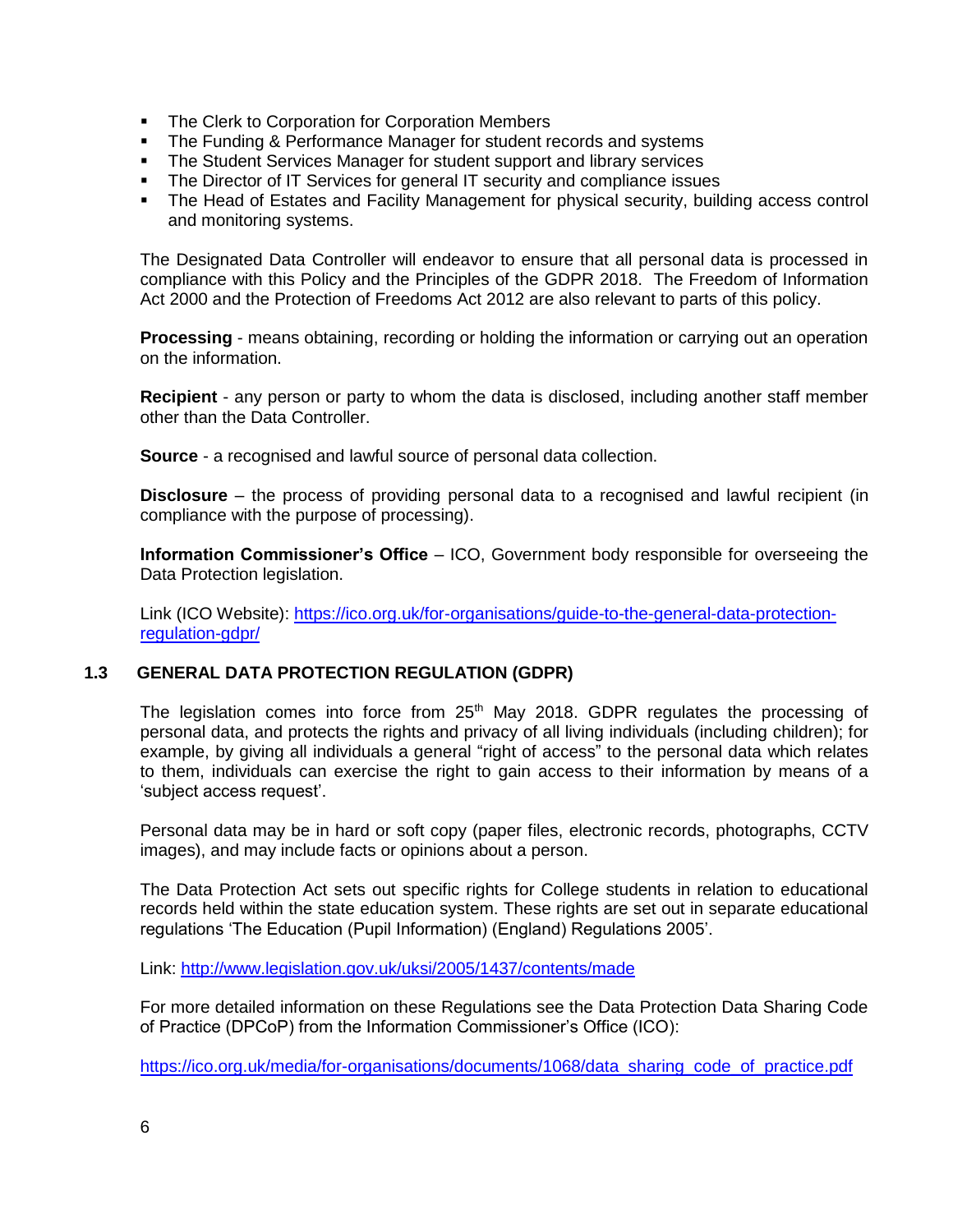The College will review updates and amendments to these regulations and codes of practice as they relate to the GDPR.

#### **1.4 RESPONSIBILITIES**

The College will be the 'Data Controller' under the terms of the legislation. This means the College is ultimately responsible for controlling the use and processing of the personal data. The College also has a nominated governor who oversees this Policy and an Annual Report is shared with the Audit & Risk Committee, including details of any personal data breaches which have been reported.

The Executive Team and Business Support Forum are responsible for day-to-day data protection matters (with a central point of contact/coordination role provided by the College's Designated Data Controller), and will be responsible for ensuring that all members of staff and relevant individuals abide by this policy, and for developing and encouraging good information handling practice within the College.

The Head of Estates and Facility Management is responsible for ensuring that the College's ICO Data Protection registration is up-to-date. The College's data registration number is Z7412859. Details of the College's registration can be found on the Office of the Information Commissioner's website.

Link:<https://ico.org.uk/ESDWebPages/Entry/Z7412859>

Compliance with the legislation is the personal responsibility of all members of the College who may process personal information.

Individuals who provide personal data to the College are responsible for ensuring that the information is accurate and up-to-date.

If an individual believes that the College has not complied with this Policy or acted otherwise, then in accordance with the GDPR, they should utilise the College Grievance Procedure (if a staff member) or Complaints Procedure (if a student, parent, guardian or member of the public). They may also raise the issue with the Designated Data Controller.

#### **STAFF OBLIGATIONS**

- Ensuring that any information that they provide to the College in connection with their employment is accurate and up to date.
- **Informing the College of any changes to this information or updating their records directly** using any provided self-service facilities.
- **Informing the College of any errors in their personal data that they become aware of.**
- Periodically checking for updates to the Staff Data Privacy Notice, to ensure that they are aware of what personal information the College is collecting about them and the purposes it is being used for, etc.

7 If and when, as part of their responsibilities, staff collect information about other people, (e.g. about students' course work, opinions about ability, references to other academic institutions, or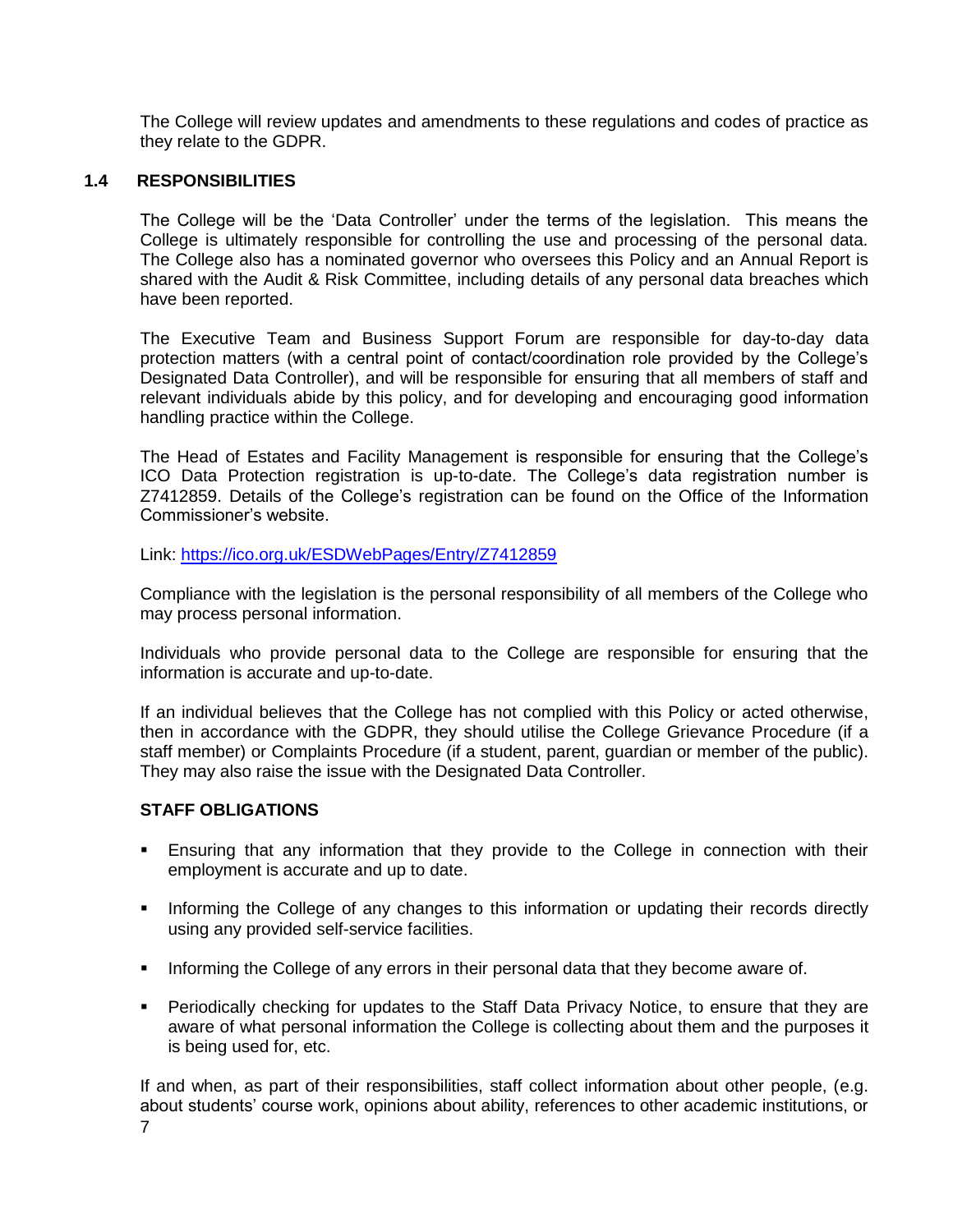details of personal circumstances), they must comply with the guidelines for staff, as detailed on the staff intranet.

Link (Staff intranet): [https://livesuffolkac.sharepoint.com/sites/Intranet/SitePages/Information-](https://livesuffolkac.sharepoint.com/sites/Intranet/SitePages/Information-Resources.aspx)[Resources.aspx](https://livesuffolkac.sharepoint.com/sites/Intranet/SitePages/Information-Resources.aspx)

#### **STUDENT OBLIGATIONS**

Student obligations are similar in that they must ensure that the personal data they provide to the College is accurate and up-to-date. They must inform the College of changes to their personal data, or if there are errors which they are aware of. However, they will be informed of any changes to the College's Student Privacy Notice by tutors, the student intranet or other methods.

#### <span id="page-7-0"></span>**2. DATA PROTECTION PRINCIPLES**

The legislation places a responsibility on every Data Controller to process any personal data in accordance with the following eight principles. More detailed guidance on how to comply with these principles can be found on the ICO website.

**Link: (ICO Website):** [https://ico.org.uk/for-organisations/guide-to-the-general-data-protection](https://ico.org.uk/for-organisations/guide-to-the-general-data-protection-regulation-gdpr/principles)[regulation-gdpr/principles](https://ico.org.uk/for-organisations/guide-to-the-general-data-protection-regulation-gdpr/principles)

The principles are as follows:

#### **2.1 To process personal data fairly and lawfully**

The College will make all reasonable efforts to ensure that individuals who are the focus of the personal data (Data Subjects) are informed of the identity of the Data Controller, the purposes of the processing, any disclosures to third parties that are envisaged; given an indication of the period for which the data will be kept, and any other information which may be relevant to safeguarding their rights under the GDPR.

#### **2.2 To process the data for the specific and lawful purpose for which it collected that data and not further process the data in a manner incompatible with this purpose.**

The College will ensure that the reason for which it collected the data originally is the only reason for which it processes the data, unless the individual is informed of any additional processing before it takes place.

#### **2.3 To ensure that the data is adequate, relevant and not excessive in relation to the purpose for which it is processed.**

The College will not seek to collect any personal data which is not strictly necessary for the purpose for which it was obtained. Forms for collecting data will always be drafted with this mind, and if any irrelevant data are given by individuals, it will be destroyed immediately.

#### **2.4 To keep personal data accurate and, where necessary, up to date.**

8 The College will review personal information records periodically for accuracy, for example, during re-enrolment of continuing students. It is the responsibility of the individuals giving their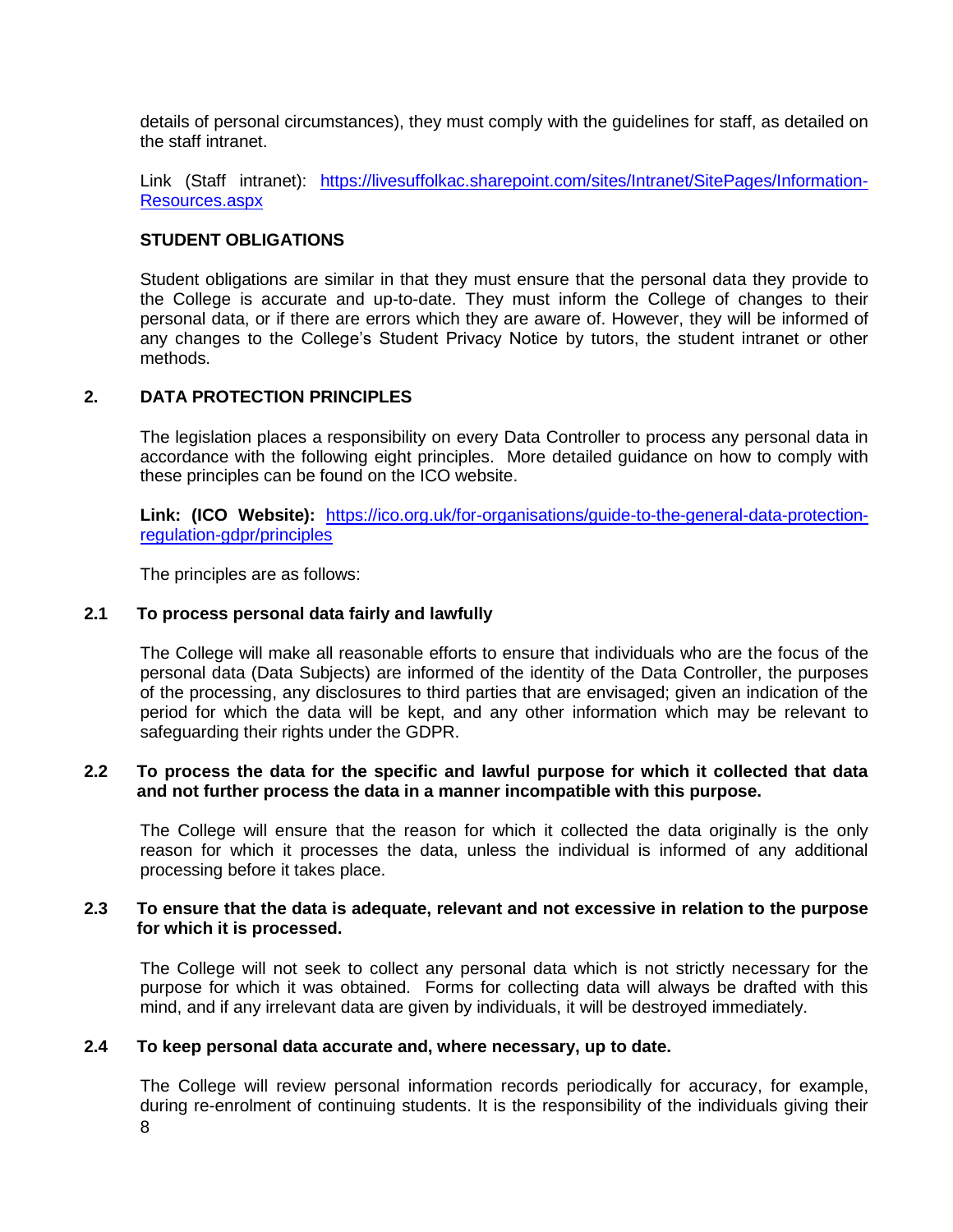personal data to ensure that it is accurate, and each individual should notify the College if, for example, a change in circumstances means that the data needs to be updated. It is the responsibility of the College to ensure that any notification regarding the change is noted, and take reasonable steps to make corrections where possible.

#### **2.5 To only keep personal data for as long as is necessary.**

The College undertakes not to retain personal data for longer than is necessary to ensure compliance with legislation and other statutory requirements; for example, financial regulations and employment law. With regard to some core student data, the College will retain data to provide a historical source of data for internal analysis of the College's performance and impact on the region/community, to serve the public interest, and to aid in the planning of future curriculum and skills development programmes.

The College will undertake a regular review of the information held, and implement a process to destroy or anonymise personal information which has reached end of the retention period, in line with the College's Retention Schedule.

Where historical data is used for statistical or analytic purposes, it will be anonymised as part of the process before presentation in any report to protect the privacy of individuals.

The College will dispose of any personal data in a way that protects the rights and privacy of the individual concerned (e.g. secure electronic deletion, shredding and disposal of hard copy files as confidential waste).

#### **2.6 To process personal data in accordance with the rights of the data subject under the legislation.**

Individuals have various rights under the legislation including a right to:

- Be informed of the nature of the information the College holds and any parties to whom this may be disclosed.
- **Prevent processing likely to cause damage or distress.**
- **Prevent processing for purposes of direct marketing.**
- Be informed about the mechanics of any automated decision-making process that will significantly affect them.
- Not have significant decisions that will affect them taken solely by an automated process.
- Sue for compensation if they suffer damage by any contravention of the legislation.
- **Take action to rectify, block, erase or destroy inaccurate data.**
- Request that the Office of the Information Commissioner assess whether any provision of the Act has been contravened.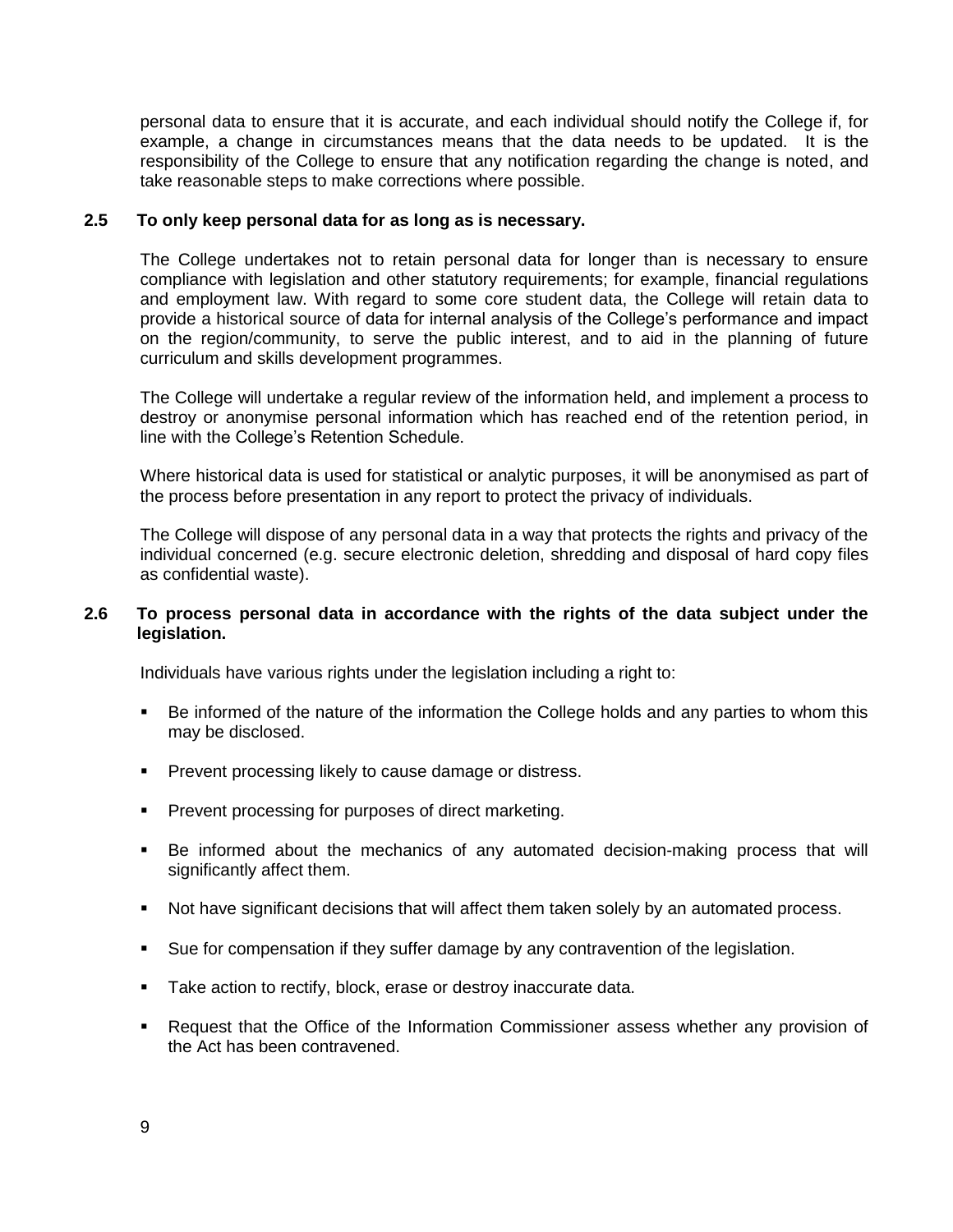The College will only process personal data in accordance with individuals' rights, whilst taking into account the limits of these rights and/or additional emphasis placed on these rights in the GDPR in certain scenarios.

#### **2.7 To put appropriate technical and organisational measures in place against unauthorised or unlawful processing of personal data, and against accidental loss or destruction of data.**

All members of staff are responsible for ensuring that any personal data which they hold is kept securely and not disclosed to any unauthorised third parties.

The College will ensure that all personal data is accessible only to those who have a valid reason for using it.

The College has in place appropriate security and data protection measures, for example:

- Keeping all filed personal data in a lockable cabinet with key-controlled access.
- Physical building security with restricted access to tutor and administration workstations and paper-file handling areas, IT Server/Communications rooms, Examination and HR Records storage locations.
- Standard IT industry security and backup measures such as internet firewalls, antivirus/spam systems, internet filtering and encryption of web services, tape and disk backup systems.
- **Password protecting personal data held electronically.**
- Placement of any PCs/Screens, CCTV camera monitoring screens etc., that may display personal data, such that they are not visible except to authorised staff.
- **Training and awareness guidance to ensure that staff implement 'Data Safety' practices.**
- Role Based Access Control (RBAC) to control access to shared database and data storage systems.

In addition, the College has in place appropriate measures for the deletion of personal data – manual records are shredded or disposed of as 'confidential waste' and appropriate contract terms will be put in place with any third parties undertaking this work. PCs disposed of or recycled have their hard disks securely wiped or destroyed.

This policy, and the data safety guidance also applies to staff and students who process personal data 'off-site', e.g. when working at home, or on personal devices, and in such circumstances additional care must be taken regarding the security of the data.

**2.8 To ensure that no personal data is transferred to a country or a territory outside the European Economic Area (EEA) unless that country or territory ensures adequate level of protection for the rights freedoms of data subjects in relations to the processing of personal data.**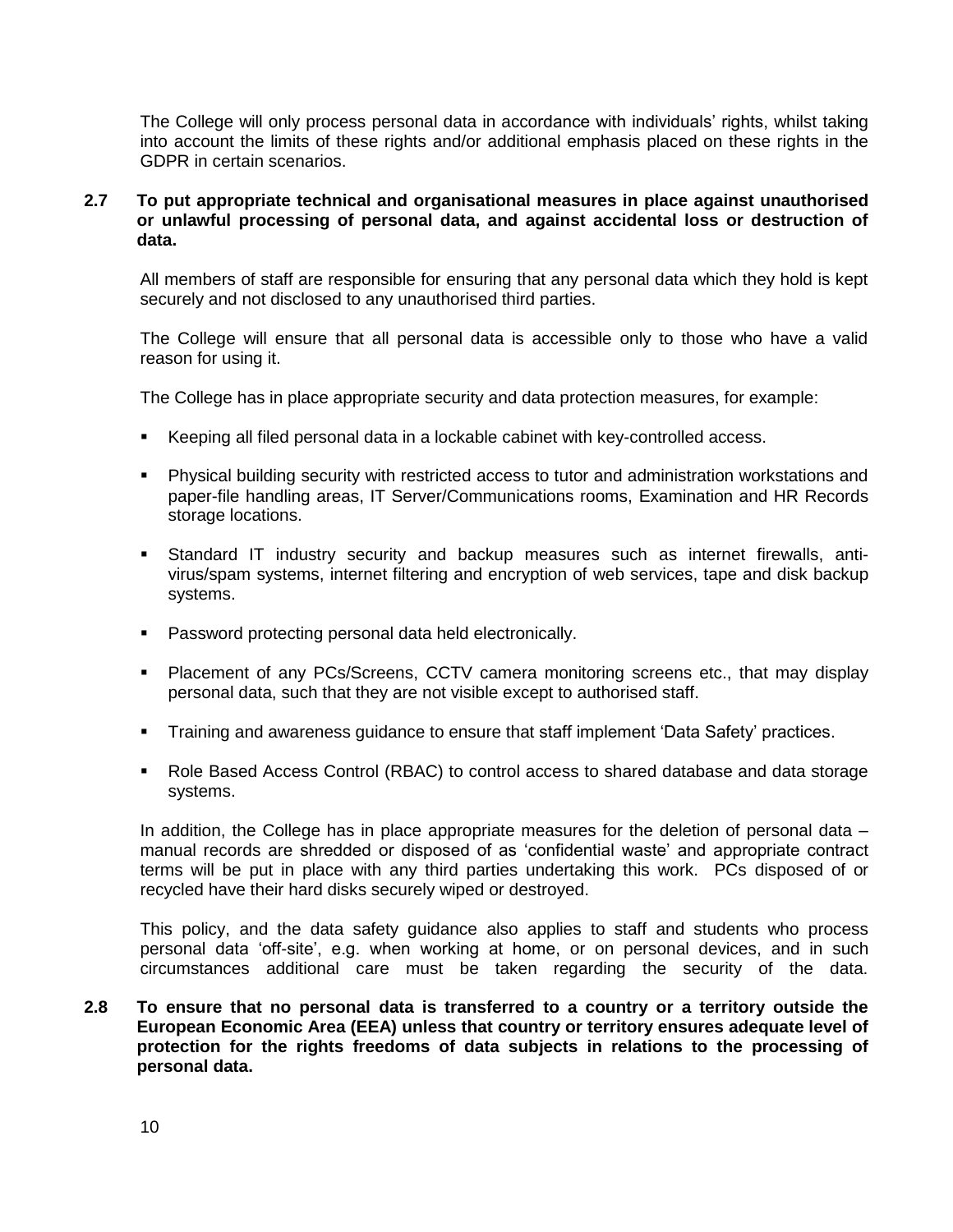When putting in place new systems and services, the College will not transfer data to such territories without first conducting a Data Privacy Impact Assessment (DPIA) which will include seeking alternative solutions to keep that data within the EEA.

Under limited circumstances, such as using personal information for marketing purposes on the College's website, transfers of personal information may occur if the access attempt to the College website is made outside of the EEA. In this specific scenario, personal information used for marketing purposes will be processed only with the consent of the individual.

#### <span id="page-10-0"></span>**3. STATUS OF THE POLICY**

It is a condition of employment that staff will abide by the rules and policies made by the College from time to time. Any failure to follow the policy can therefore result in disciplinary proceedings.

Any member of staff who considers that the policy has not been followed in respect of personal data about themselves should raise the matter with the Designated Data Controller for staff initially. If the matter is not resolved it should be raised as a formal grievance.

#### <span id="page-10-1"></span>**4. PERSONAL INFORMATION PRIVACY NOTICES**

All individuals have the right to know about their personal data and how it will be used. Any documentation which gathers personal and/or special categories of personal data should contain a web link to the College's Data Privacy Notices, or at least a copy or summary of the relevant notice ensuring that the following information is provided:

- **Explanation of who we are**
- **What we will do with their data**
- Who we will share it with, at least by category/type of organisation
- $\blacksquare$  How long we will keep it for
- That their data will be treated securely
- If applicable, how to opt out of processing in some cases, or how to give consent to the processing in others
- Where they can find a copy of the full notice and who to contact with questions about privacy issues

A set of Privacy Notices covering the range of individuals and scenarios involved with the College can be found on the College's website, including students, staff, individuals recorded for marketing purposes, and visitors/clients of the College's commercial services.

Link: [www.suffolk.ac.uk/privacy](http://www.suffolk.ac.uk/privacy)

#### **4.1 Additional Notice for Students at Enrolment**

11 The College will include the specified statement from the DfE on the Student Enrolment Form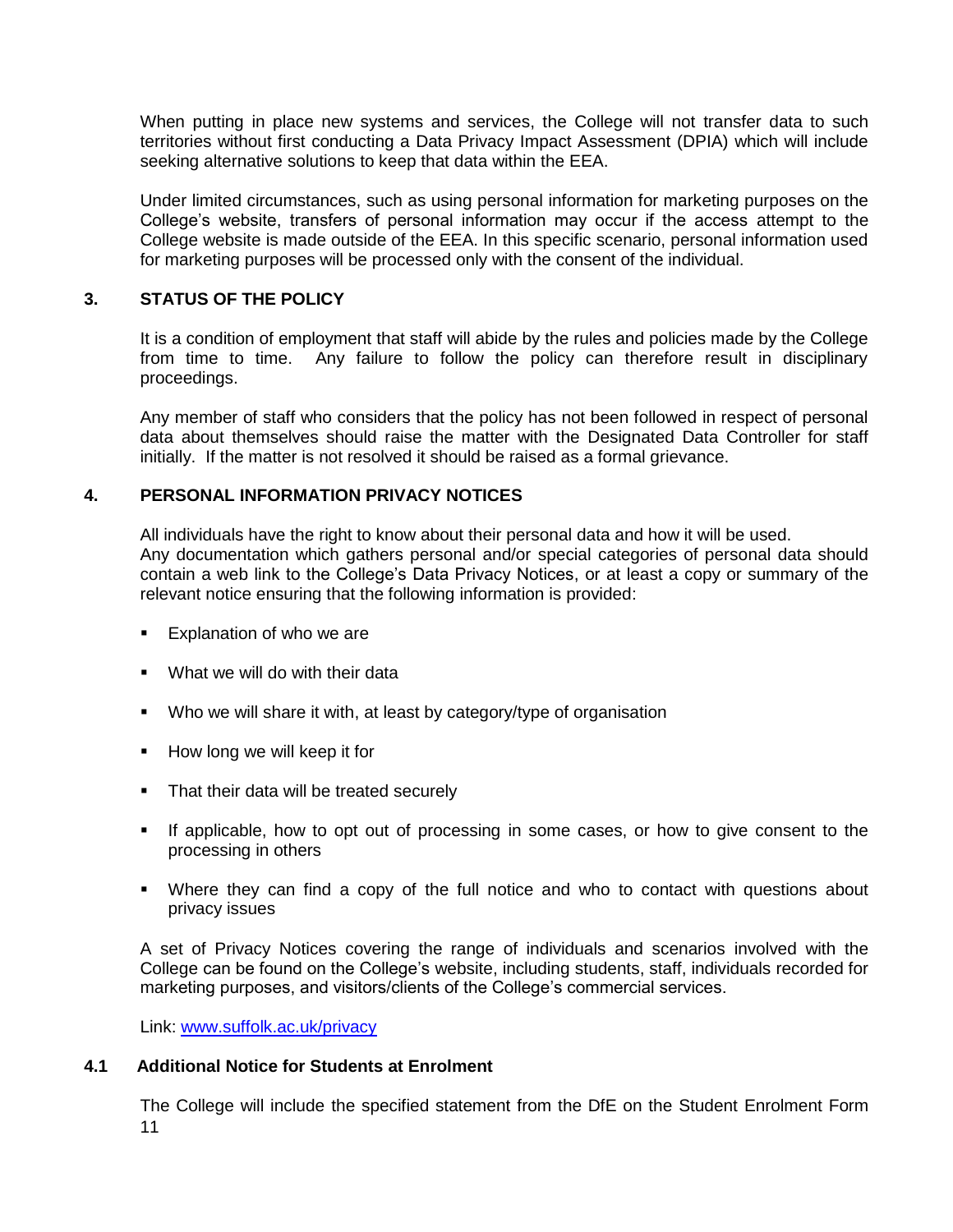and update as necessary following the ESFA's (Education and Skills Funding Agency) technical guidance:

#### *How We Use Your Personal Information*

*This privacy notice is issued by the Education and Skills Funding Agency (ESFA), on behalf of the Secretary of State for the Department of Education (DfE). It is to inform learners how their personal information will be used by the DfE, the ESFA (an executive agency of the DfE) and any successor bodies to these organisations. For the purposes of the Data Protection Act 1998, the DfE is the data controller for personal data processed by the ESFA. Your personal information is used by the DfE to exercise its functions and to meet its statutory responsibilities, including under the Apprenticeships, Skills, Children and Learning Act 2009 and to create and maintain a unique learner number (ULN) and a personal learning record (PLR).* 

*Your information may be shared with third parties for education, training, employment and well*being related purposes, including for research. This will only take place where the law allows it *and the sharing is in compliance with the Data Proection Act 1998.*

*The English European Social Fund (ESF) Managing Authority (or agents acting on its behalf) may contact you in order for them to carry out research and evaluation to inform the effectiveness of training.*

You can opt out of contact for other purposes by ticking any of the following boxes if you do not *wish to be contacted:*

- *About courses or learning opportunities*
- *For surveys and research*
- *By post*
- *By phone*
- *By email*

*Further information about use of and access to your personal data, and details of organisations with whom we regularly share data are available at:*

*<https://www.gov.uk/government/publications/esfa-privacy-notice>*

#### <span id="page-11-0"></span>**5. CHANGES TO CONSENT AS A BASIS FOR PROCESSING**

The College understands consent to mean that the individual has been fully informed of the intended processing and has signified their agreement (e.g. via an enquiry form, or in an 'optional' section of the application/enrolment form) whilst being of a sound mind and without having any undue influence exerted upon them. Consent obtained on the basis of misleading information will not be a valid basis for processing. Consent cannot be inferred from the nonresponse to a communication.

Under the GDPR, obtaining consent to process personal data has more stringent rules and rights afforded to the Data Subject, including the right to withdraw consent at any time. This is in part to the misuse of consent historically under the Data Protection Act.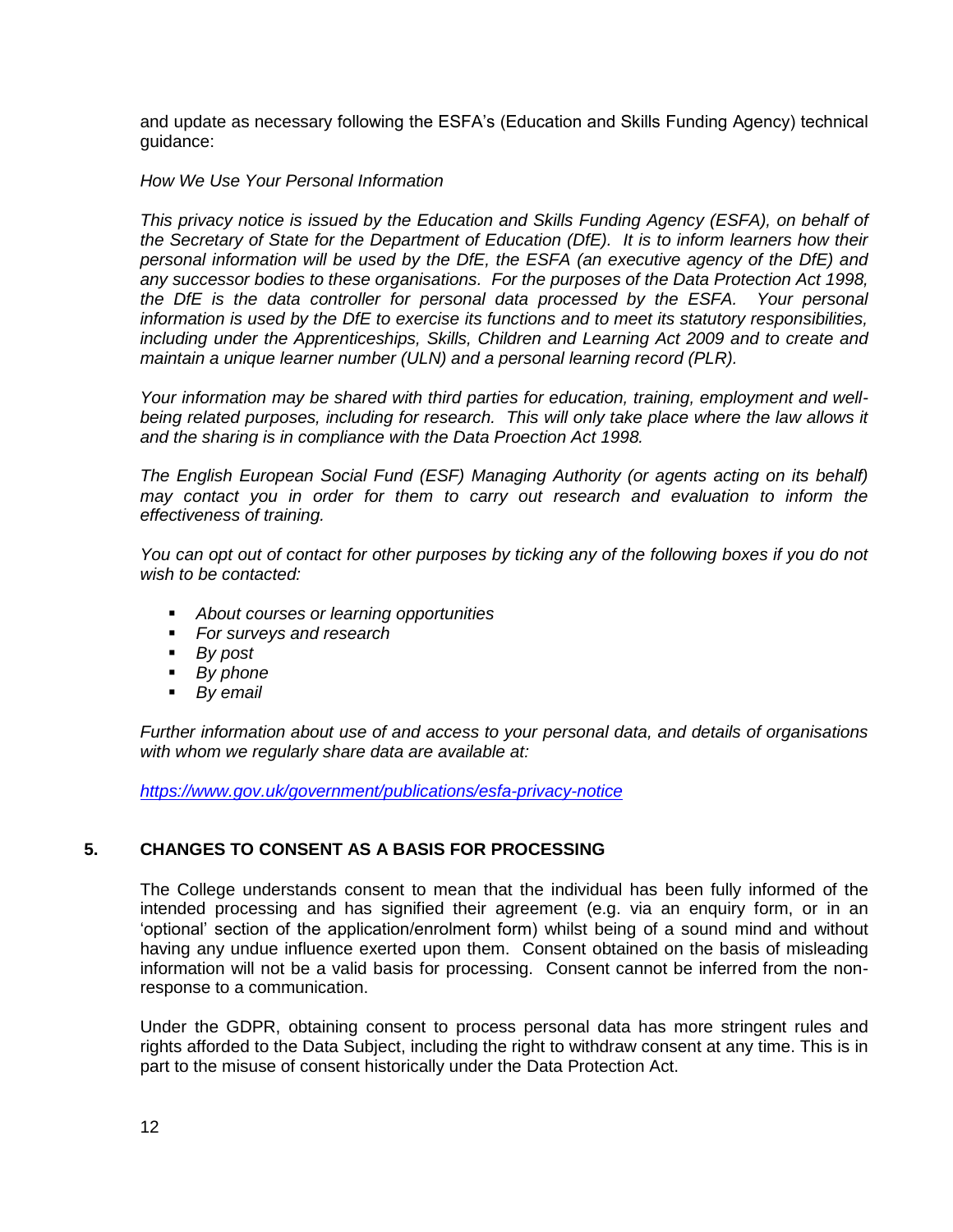Therefore, the College will limit the use of consent as a legal basis for processing personal data, and will instead use 'performance of a contract' (i.e. an employment contract or learning agreement), or where the College has a 'legitimate interest' (i.e. processing a student application to meet enrolment targets) or or 'compliance with a law or regulation' (i.e. anti-fraud checks for payment processing), and in some cases where we are protecting the vital interest of an individual or individuals (i.e. obtaining next-of-kin for emergency contact purposes).

Consent will therefore be used in specific circumstances where no other legal basis can be applied. Examples include:

In the case where a specific individual or group of known individuals will be photographed for marketing purposes or learning content creation.

Or collecting information in order to respond to an enquiry from a prospective student or member of the public about a potential course, job post, or commercial service (such as a booking enquiry for the Sports Centre or Restaurant) provided by the College.

Consent will also be used when collecting personal information for optional activities that are not part of a learning or employment contract; for example, collecting information about sports and interests in order to help the College plan events and activities to improve the student/staff experience.

Consent may also be used when collecting contact information for marketing purposes of College services, programmes and business engagement activities.

The College will ensure that if the individual does not give his/her consent for the processing and there is no other lawful basis on which to process the data, then steps will be taken to ensure that processing of that data does not take place.

#### **5.1 Other instances where consent will not apply**

Agreement to the College processing some specified classes of personal data is a condition of acceptance by a student onto any course, and a condition of employment for staff. Both of these are considered to be contracts. This includes information about previous criminal convictions in accordance with the Rehabilitation of Offenders Act 1974.

Similarly, some jobs or courses will bring applicants into contact with children, including young people (children) between the ages of 14 and 18. The College has a duty to ensure that staff are suitable for the job and students are suitable for the courses offered. The College also has a duty of care to all staff and students, and must therefore make sure that staff and those who use the College facilities do not pose a threat or danger to other individuals. A refusal to sign the relevant documentation will result in the offer being withdrawn.

The College will also ask for information about particular health needs, such as allergies to particular forms of medication, or any conditions such as asthma or diabetes. The College will only use the information in the protection of the vital interest (health and safety) of the individual, for example in emergencies where the individual is incapacitated and unable to volunteer this information to Emergency Response personnel.

#### <span id="page-12-0"></span>**6. DATA SECURITY**

13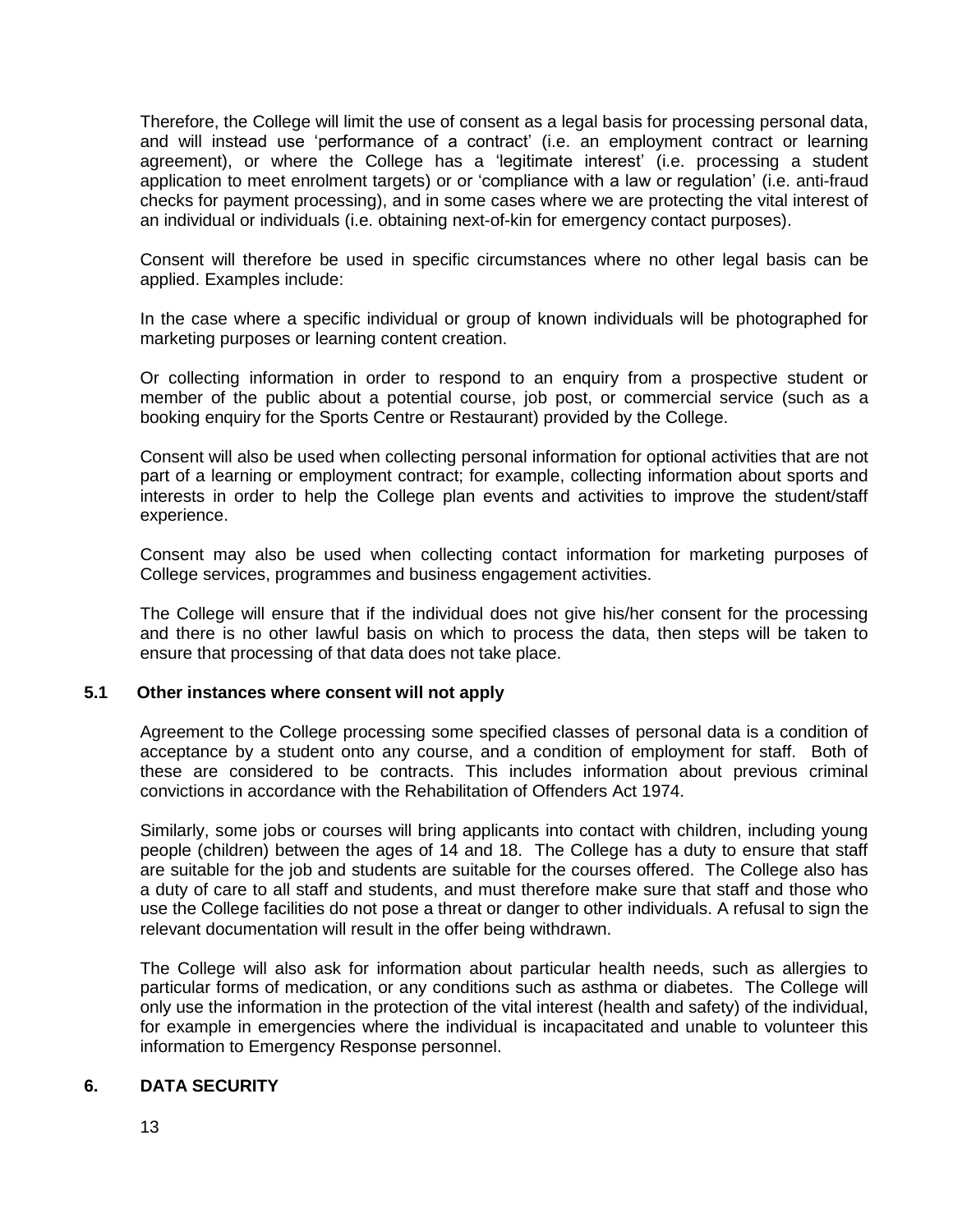The College will take appropriate technical and organisational steps to ensure the security of personal data. Some of these steps have already been mentioned in this Policy.

All staff will be made aware of this policy and their duties under the Act, with online training and guidance notes provided on the Staff Intranet. Similar guidance is available to students on the Student website and in awareness and induction programmes.

All staff and students are required to respect the personal data and privacy of others and must ensure that appropriate personal protection and security practices are adopted to protect against unlawful or unauthorised processing of personal data, and against the accidental loss of, or damage to personal data.

All staff are responsible for ensuring that:

- Any personal data which they hold is kept securely.
- Personal information is not disclosed either orally or in writing or accidentally or otherwise to any unauthorised third party.
- Care is taken to preserve access to personal information for example, by being careful about accidentally erasing or losing personal information.

Staff should note that intentional unauthorised disclosures will usually be a disciplinary matter, and may be considered gross misconduct in some cases.

To emphasise, personal information should be:

- $\blacksquare$  kept in a locked filing cabinet; or
- in a locked drawer; or
- **F** if it is computerised, be password protected; or
- $\bullet$  kept only on a storage device which is itself secure in most cases by using encryption.

Staff should refer to the staff guidance notes in this regard in particular the "Data Safety" guidance note provided on the Staff Intranet.

#### <span id="page-13-0"></span>**7. RIGHT OF ERASURE**

Data Subjects have the right in some circumstances to request that information about them is erased, primarily when the purposes for the processing of that information no longer apply. This does not apply in all cases, for example, where records of mistakes or corrections are kept, or records which must be kept in the interests of all parties to which they apply.

There may also be other contractual, legal and regulatory limitations that apply to the right of erasure in specific scenarios.

The College will keep a record of any erasures that take place including a summary of the reason why it was requested. This is required by the ICO.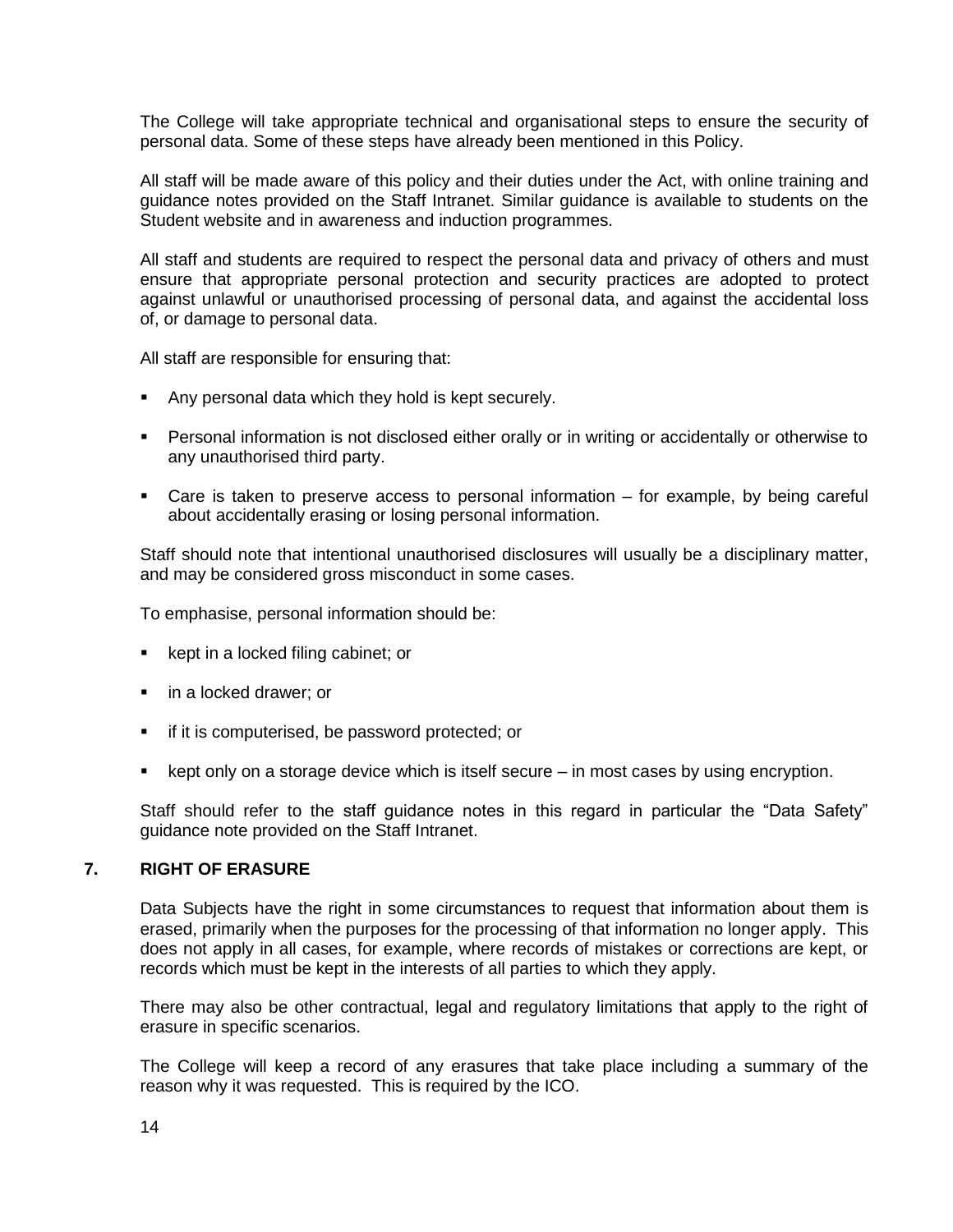#### <span id="page-14-0"></span>**8. SUBJECT ACCESS REQUESTS (SARs)**

Staff and students and other users of the College have the right to access any personal data which are being kept about them either on computer or in certain files. Any person who wishes to exercise this right should complete the College "Subject Access Request" forms for Staff or Students as appropriate.

A general Subject Access Request form is provided on the College's website for public use.

Link: [www.suffolk.ac.uk/privacy](http://www.suffolk.ac.uk/privacy)

When making a request, individuals will need to prove their identity and may be asked to provide additional clarification about the nature and scope of their request before processing can begin.

If the College finds that a SAR it manifestly unfounded or excessive, or made repetitively, it may choose to charge for or refuse the request. A charge may also be incurred if additional copies of data are required. When deemed necessary, the charge will be £10 per request.

The College aims to comply with requests for access to personal information as quickly as possible, but will ensure that it is provided within 30 calendar days unless there is good reason for a delay. In such cases, the reason for delay will be explained in writing to the Data Subject making the request, and any partial information available will be shared.

A record of any subject access requests is kept by the Designated Data Controller.

A copy of the College's Subject Access Request handling process flowchart is available for the public on request.

#### **8.1 Data Portability**

The College also acknowledges the right to Data Portability, which provides that an individual has the right to obtain a copy personal information that they themselves provided to the College in electronic format, such that they can transfer their information elsewhere. Subject to the limits on this right provided by the GDPR, including the scope/nature of personal data this applies to, and evaluation of the technical feasibility of complying with the request, the College will make reasonable effort to comply with this right.

#### <span id="page-14-1"></span>**9 EXEMPTIONS**

Certain data is exempted from the provisions of the GDPR which includes the following: -

- National security and the prevention or detection of crime.
- The assessment of any tax or duty.
- Where the processing is necessary to exercise a right or obligation conferred or imposed by law upon the College, including Safeguarding and prevention of terrorism and radicalisation.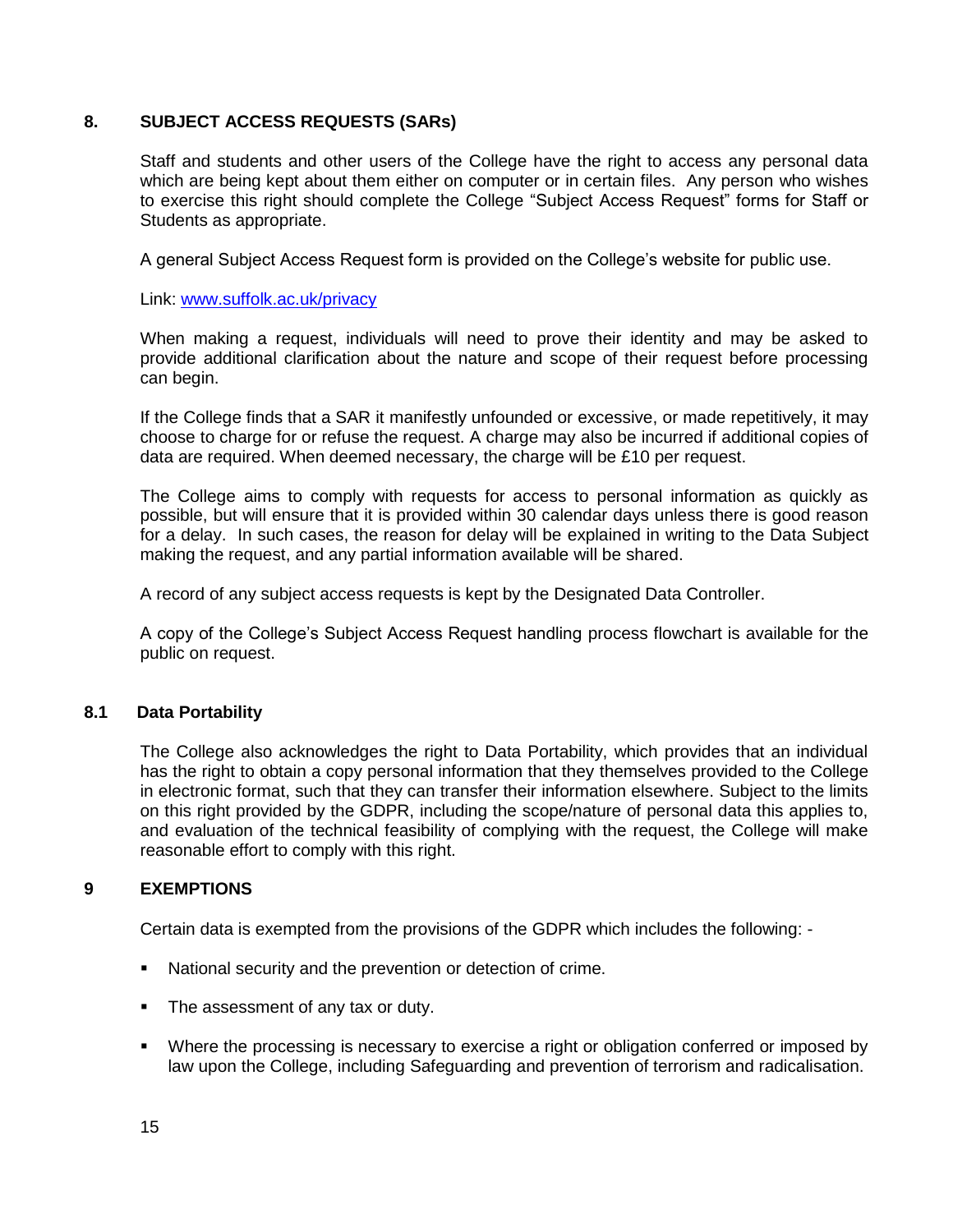The above are examples of some of the exemptions under the Act. Any further information on exemptions should be sought from the Designated Data Controller.

#### <span id="page-15-0"></span>**10. DISCLOSURE OF DATA**

Only disclosures which comply with the College's procedures, including ensuring up-to-date Information Sharing Agreements or GDPR-compliant contract clauses are in place, can be made and therefore staff should exercise caution when asked to disclose personal data held on another individual or third party.

The College undertakes not to disclose personal data to unauthorised third parties.

Legitimate disclosures may occur in the following instances:

- the individual has given their consent to the disclosure
- the disclosure is in the legitimate interests of the individual and/or the College
- the disclosure is required for the performance of a contract
- there is a legal reason for making the disclosure
- the disclosure is in the vital interest of the Data Subject or another party for example their next-of-kin

Under no circumstances will the College sell any of its databases to a third party.

#### <span id="page-15-1"></span>**11. PUBLICATION OF COLLEGE INFORMATION**

It is the College policy to make as much information public as possible, and in particular the following personal data will be available to the public for inspection:

- Names of College Corporation Members and Register of Interests information relating to Corporation Members and senior staff with significant financial responsibilities (for inspection during office hours only).
- **List of staff**
- **Photographs of Senior Postholders and Corporation Members.**
- **Information on examination results**
- **Photos and information in marketing materials**
- **Event information**

The College's internal phone list will not be a public domain.

Any individual who has good reason for wishing details in these lists or categories to remain confidential should contact the Designated Data Controller or relevant department.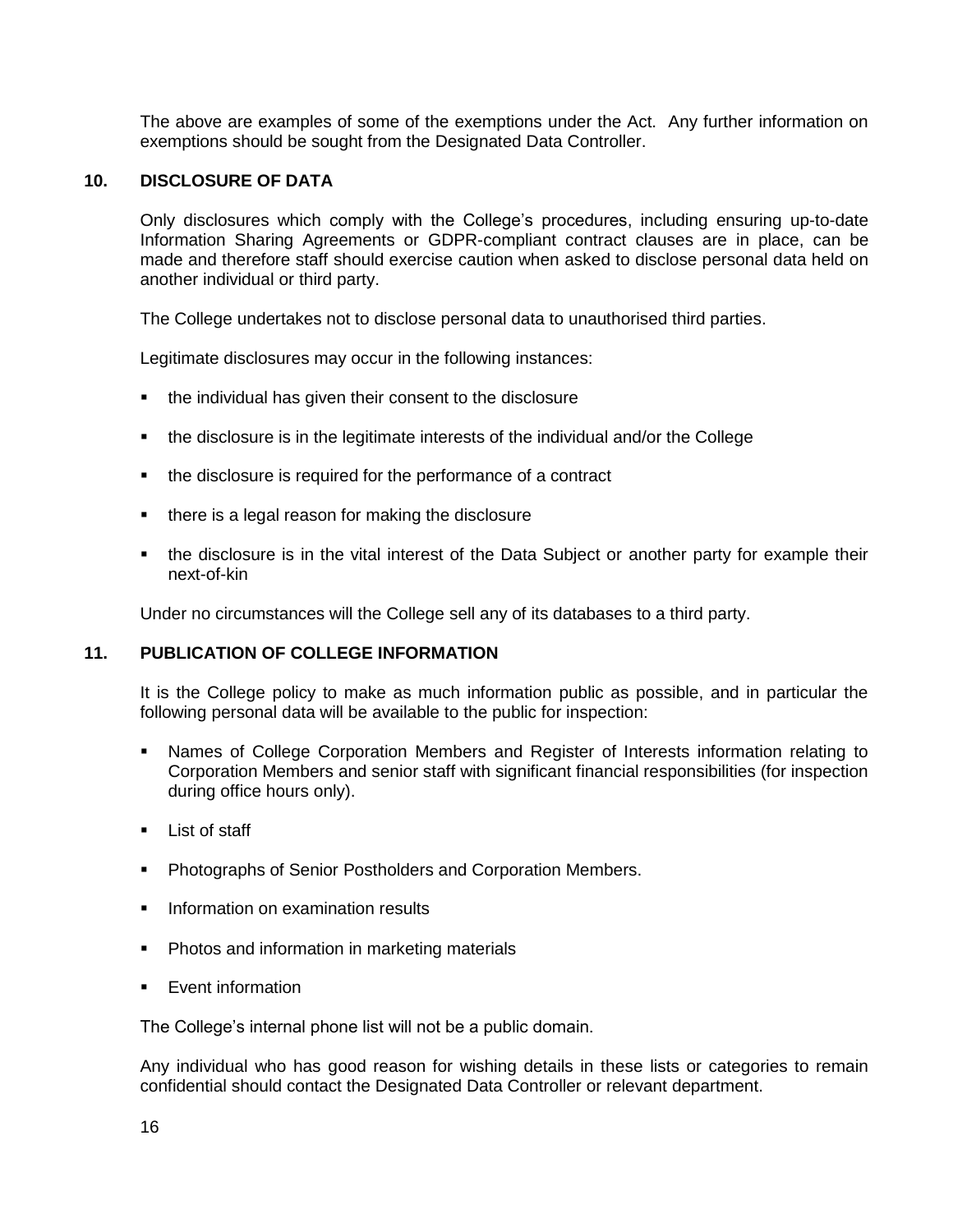#### <span id="page-16-0"></span>**12. EMAIL COMMUNICATION**

It is the policy of Suffolk New College to ensure that senders and recipients of email are made aware under the GDPR, and Freedom of Information legislation, the contents of email may have to be disclosed in response to a request for information. One means by which this will be communicated will be by a disclaimer on the College's email.

Under the Regulation of Investigatory Powers Act 2000, Lawful Business Practice Regulations, any email sent to or from the College may be accessed by someone other than the recipient for system management and security purposes.

#### <span id="page-16-1"></span>**13. CCTV RECORDING**

There are some CCTV systems operating within the College for the purpose of protecting users of the College buildings and College property. This is a legitimate interest of the College.

The College will only process personal data obtained by the CCTV system in a manner which ensures compliance with the legislation. See the College's CCTV policy for more information and also the College's Retention Schedule for the period images are kept for.

#### <span id="page-16-2"></span>**14. EXAMINATION MARKS**

Students are entitled to information about their marks for both coursework and examinations if available from the Awarding Body. However, this may take longer than other information to provide. The College may withhold references in the event that the full course fees have not been paid, or all books and equipment have yet to be returned to the College.

#### <span id="page-16-3"></span>**15. RETENTION OF DATA**

The College keeps some forms of information for longer than others. The College's complete Statement of Records Retention is available on request and is published internally for staff awareness and process alignment purposes; it includes information on a range of different categories of information that the College holds and how long they are kept for.

#### <span id="page-16-4"></span>**16. BREACHES OF INFORMATION**

It is the responsibility of all staff to notify the Data Protection Controller if a breach has occurred. Breaches may also be discovered by students or other individuals and reported to the College via a staff member or a direct report to the Designated Data Controller.

The definition of a breach, is any instance where personal information has been shared with an individual or organisation who has no authorised access to that information, or exposed to access by unlimited individuals, or any loss of access to such personal information, including physical loss or accidental erasure.

A general security measure to safeguard the security of personal data within the College are the confidentiality clauses within Employment Contracts which require all staff to treat all information with care and to not disclose data outside of the College or to unauthorised individuals within the College.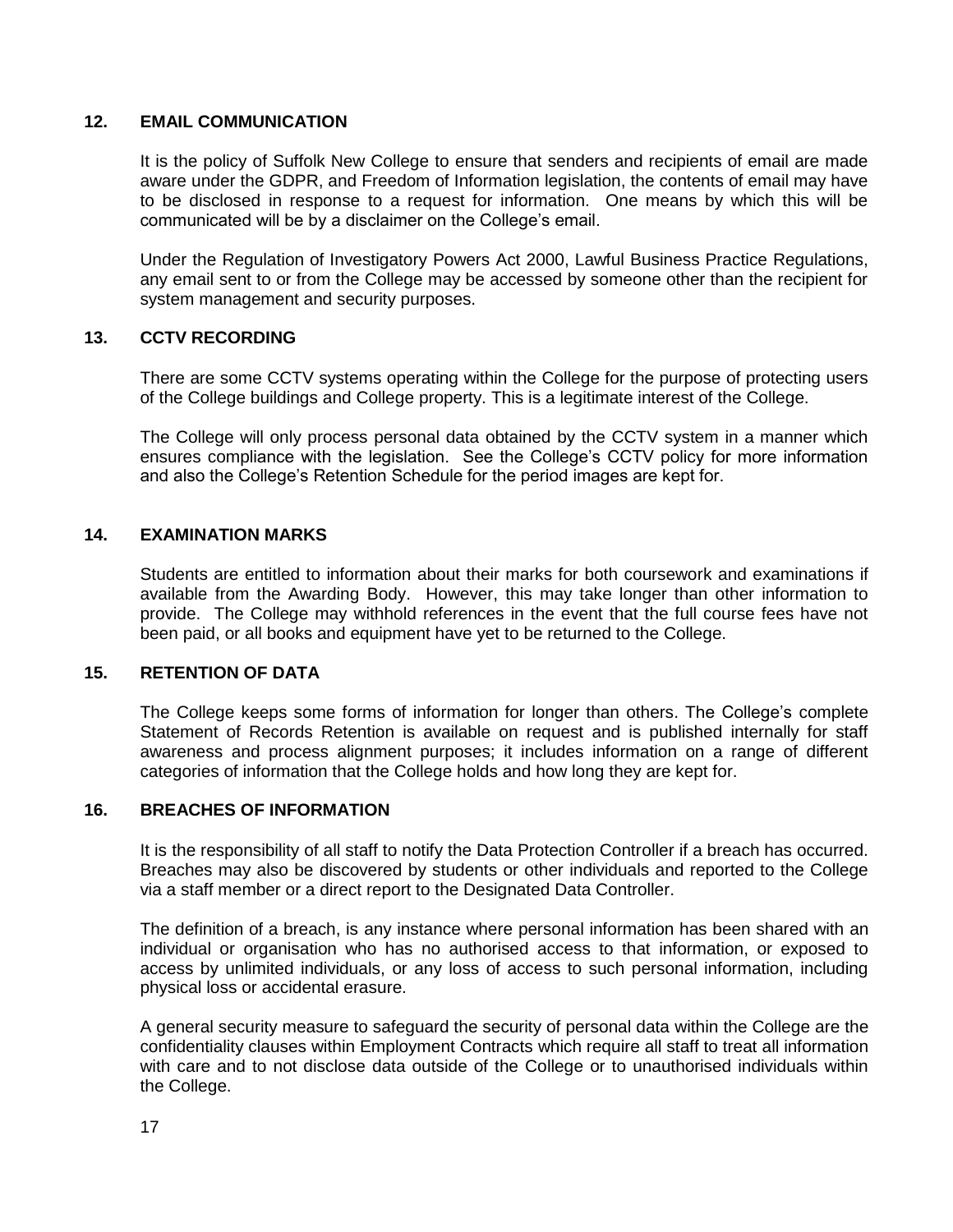Therefore, if personal data of any type or form is discovered or accidentally accessed by an employee of a nature that they are not sure if they are authorised to normally access, line managers should be informed immediately such that a review and checks on systems, processes and access permissions can be made, and dependent upon severity of impact, the College's formal Breach Procedure can be initiated.

For any breaches which take place externally, please refer immediately to the College's formal Breach Procedure, with particular reference to the Breach Flowchart which provides details on the process to be undertaken. The College has 72 hours to determine the nature of the breach, any implications and impacts, potential notification of the impacted individual(s) and the ICO and actions put in place to mitigate against any identified risks.

The College keeps a record of any breaches which have taken place and these are reported to the College's Audit and Risk Committee on an annual basis.

A copy of the College's Data Breach Handling Process flowchart is available for the public on request.

#### <span id="page-17-0"></span>**17. CONCLUSION**

Compliance with the General Data Protection Regulation (GDPR) May 2018 is the responsibility of all members of the College. Any deliberate breach of the Data Protection Policy may lead to disciplinary action being taken, or access to College facilities being withdrawn, or even a criminal prosecution. Any questions or concerns about the interpretation or operation of this policy should be taken up with the designated College Data Controller.

#### <span id="page-17-1"></span>**18 SUPPORTING DOCUMENTATION**

The College's public website privacy page contains our Privacy Notices, Data Protection Policy, Subject Access Request form and Freedom of Information policy and request form.

Link: [www.suffolk.ac.uk/privacy](http://www.suffolk.ac.uk/privacy)

The College's staff intranet contains an aray of documentation:

Link: [https://livesuffolkac.sharepoint.com/sites/Intranet/SitePages/Data-Protection-](https://livesuffolkac.sharepoint.com/sites/Intranet/SitePages/Data-Protection-Overview.aspx)[Overview.aspx](https://livesuffolkac.sharepoint.com/sites/Intranet/SitePages/Data-Protection-Overview.aspx)

An [Information Management Map](https://livesuffolkac.sharepoint.com/:b:/s/Intranet/EVoHqt1PupJMr5fwMjaR3zUB56Hb71Gi4X7MNP92-rHApQ?e=gqBCHE) depicting how the College's Information Management documentation supports our Data Protection and Freedom of Information policies can be found on the staff intranet and a copy has been provided below: